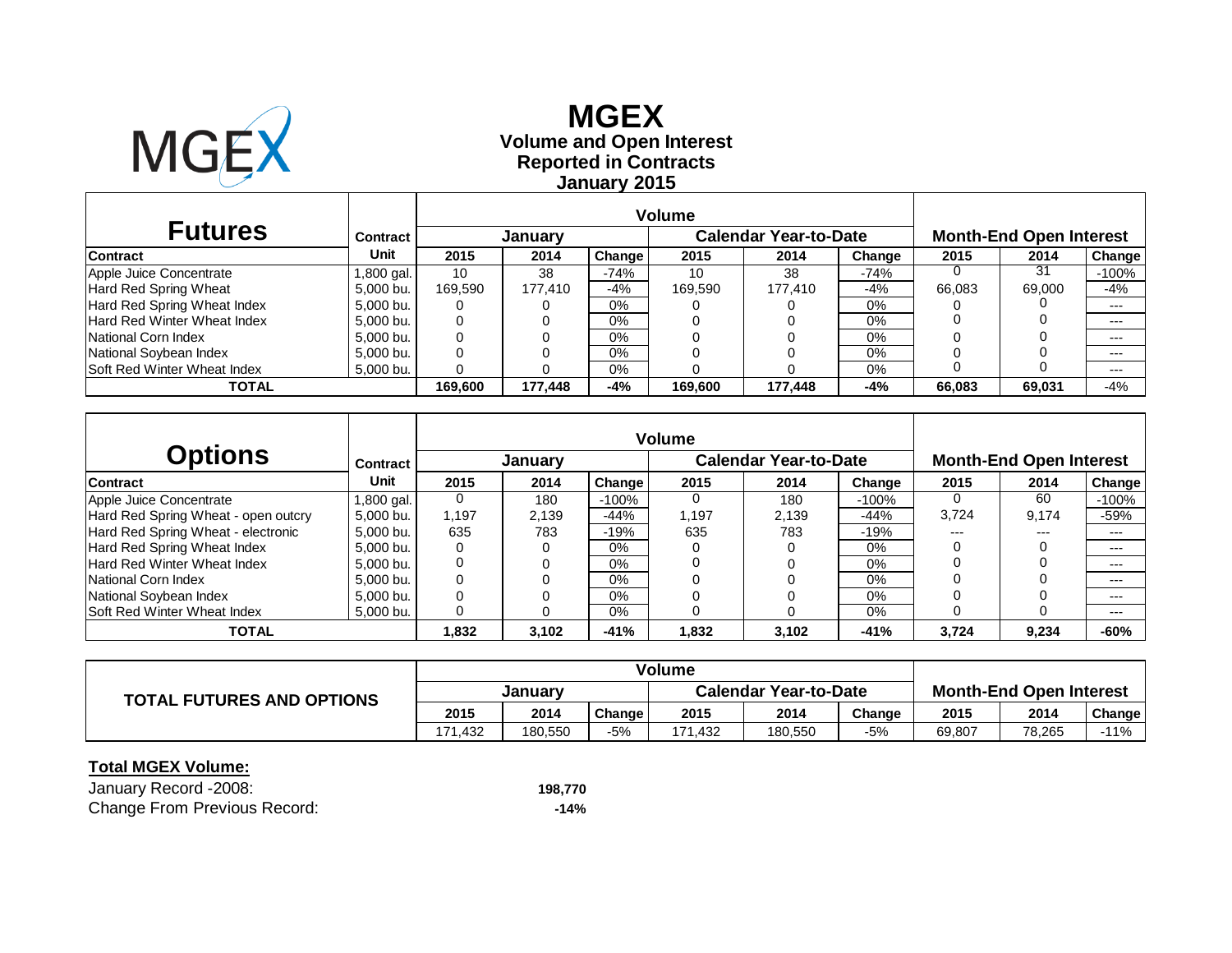

# **Reported in Contracts Volume and Open Interest MGEX February 2015**

|                                    |            | <b>Volume</b>   |         |         |                              |         |        |                                |        |         |
|------------------------------------|------------|-----------------|---------|---------|------------------------------|---------|--------|--------------------------------|--------|---------|
| <b>Futures</b>                     | Contract   | <b>February</b> |         |         | <b>Calendar Year-to-Date</b> |         |        | <b>Month-End Open Interest</b> |        |         |
| <b>Contract</b>                    | Unit       | 2015            | 2014    | Change  | 2015                         | 2014    | Change | 2015                           | 2014   | Change  |
| Apple Juice Concentrate            | 1,800 gal. |                 | 37      | $-100%$ | 10                           | 75      | $-87%$ |                                | 10     | $-100%$ |
| Hard Red Spring Wheat              | 5.000 bu.  | 220.585         | 201.794 | 9%      | 390.175                      | 379.204 | 3%     | 68,006                         | 59.261 | 15%     |
| Hard Red Spring Wheat Index        | 5,000 bu.  |                 |         | $0\%$   |                              |         | 0%     |                                |        | $---$   |
| Hard Red Winter Wheat Index        | 5,000 bu.  | 0               |         | $0\%$   |                              |         | $0\%$  |                                |        | $---$   |
| National Corn Index                | 5,000 bu.  |                 |         | $0\%$   |                              |         | $0\%$  |                                |        | $--$    |
| National Soybean Index             | 5,000 bu.  |                 |         | $0\%$   |                              |         | $0\%$  |                                |        | $---$   |
| <b>Soft Red Winter Wheat Index</b> | 5,000 bu.  |                 |         | $0\%$   |                              |         | 0%     |                                |        | $---$   |
| TOTAL                              |            | 220.585         | 201.831 | 9%      | 390.185                      | 379,279 | 3%     | 68,006                         | 59.271 | 15%     |

|                                     |            | <b>Volume</b> |       |         |        |                              |         |                                |       |               |  |
|-------------------------------------|------------|---------------|-------|---------|--------|------------------------------|---------|--------------------------------|-------|---------------|--|
| <b>Options</b>                      | Contract   | February      |       |         |        | <b>Calendar Year-to-Date</b> |         | <b>Month-End Open Interest</b> |       |               |  |
| <b>Contract</b>                     | Unit       | 2015          | 2014  | Change  | 2015   | 2014                         | Change  | 2015                           | 2014  | <b>Change</b> |  |
| Apple Juice Concentrate             | 1,800 gal. | 0             | 60    | $-100%$ |        | 240                          | $-100%$ |                                |       | 0%            |  |
| Hard Red Spring Wheat - open outcry | 5.000 bu.  | 331           | 2.074 | $-84%$  | 528. ا | 4.213                        | -64%    | 2,346                          | 7.494 | -69%          |  |
| Hard Red Spring Wheat - electronic  | 5.000 bu.  | 443           | 378   | 17%     | 1,078  | 1.161                        | -7%     | ---                            | ---   | $- - -$       |  |
| Hard Red Spring Wheat - CSOs        | 5.000 bu.  | 51            | $---$ | 0%      | 51     | ---                          | $0\%$   |                                | $---$ | 0%            |  |
| Hard Red Spring Wheat Index         | 5.000 bu.  | 0             | 0     | 0%      |        |                              | $0\%$   |                                |       | $---$         |  |
| Hard Red Winter Wheat Index         | 5.000 bu.  | 0             |       | 0%      |        |                              | $0\%$   |                                |       | $---$         |  |
| National Corn Index                 | 5.000 bu.  | 0             |       | 0%      |        |                              | $0\%$   |                                |       | $---$         |  |
| National Soybean Index              | 5.000 bu.  | 0             |       | 0%      |        |                              | $0\%$   |                                |       | $---$         |  |
| <b>Soft Red Winter Wheat Index</b>  | 5,000 bu.  | 0             |       | 0%      |        |                              | $0\%$   |                                |       | $---$         |  |
| TOTAL                               |            | 825           | 2,512 | $-67%$  | 2.657  | 5,614                        | $-53%$  | 2,346                          | 7,494 | $-69%$        |  |

|                                  | <b>Volume</b>   |         |        |                              |         |        |                                |        |               |
|----------------------------------|-----------------|---------|--------|------------------------------|---------|--------|--------------------------------|--------|---------------|
| <b>TOTAL FUTURES AND OPTIONS</b> | <b>February</b> |         |        | <b>Calendar Year-to-Date</b> |         |        | <b>Month-End Open Interest</b> |        |               |
|                                  | 2015            | 2014    | Change | 2015                         | 2014    | Change | 2015                           | 2014   | <b>Change</b> |
|                                  | 221.410         | 204.343 | 8%     | 392.842                      | 384,893 | 2%     | 70.352                         | 66,765 | 5%            |

| February Record - 2011:      | 222.737 |
|------------------------------|---------|
| Change From Previous Record: | $-1%$   |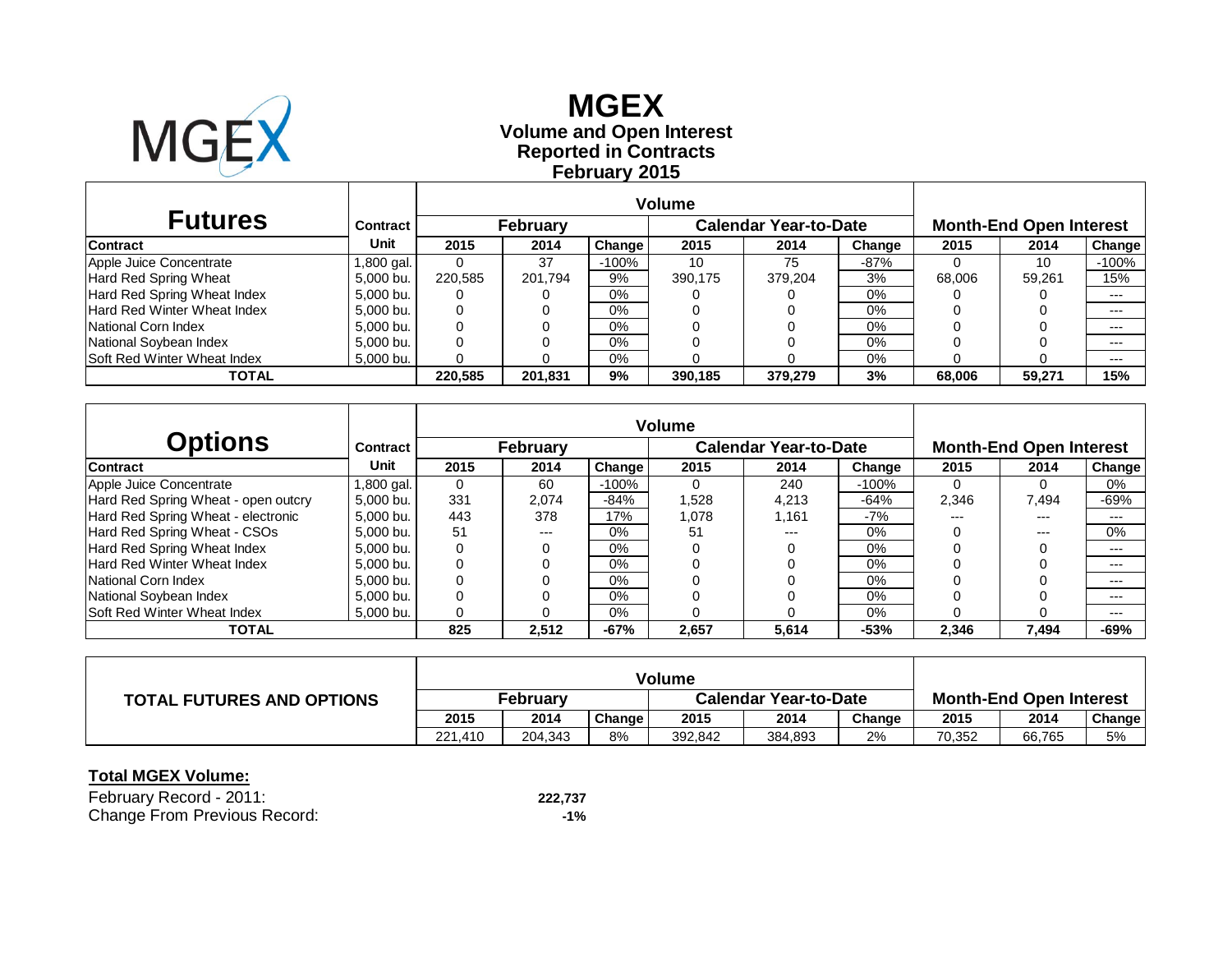

### **Reported in Contracts Volume and Open Interest MGEX March 2015**

| <b>Futures</b>                     | Contract   |                              | <b>March</b> |         |         | <b>Calendar Year-to-Date</b> |        |        | <b>Month-End Open Interest</b> |         |  |
|------------------------------------|------------|------------------------------|--------------|---------|---------|------------------------------|--------|--------|--------------------------------|---------|--|
| <b>Contract</b>                    | Unit       | 2015                         | 2014         | Change  | 2015    | 2014                         | Change | 2015   | 2014                           | Change  |  |
| Apple Juice Concentrate            | 1,800 gal. |                              |              | $-100%$ | 10      | 80                           | $-88%$ |        |                                | $-100%$ |  |
| Hard Red Spring Wheat              | 5,000 bu.  | 127.173                      | 168.648      | $-25%$  | 517,348 | 547,852                      | -6%    | 68.719 | 71.088                         | $-3%$   |  |
| Hard Red Spring Wheat Index        | 5,000 bu.  |                              |              | $0\%$   |         |                              | 0%     |        |                                | $--$    |  |
| Hard Red Winter Wheat Index        | 5,000 bu.  | 0                            |              | $0\%$   |         |                              | $0\%$  |        |                                | $---$   |  |
| National Corn Index                | 5,000 bu.  |                              |              | $0\%$   |         |                              | $0\%$  |        |                                | $---$   |  |
| National Soybean Index             | 5,000 bu.  |                              |              | $0\%$   |         |                              | $0\%$  |        |                                | $---$   |  |
| <b>Soft Red Winter Wheat Index</b> | 5,000 bu.  |                              |              | $0\%$   |         |                              | 0%     |        |                                | $---$   |  |
| TOTAL                              |            | $-25%$<br>127.173<br>168.653 |              |         | 517.358 | 547,932                      | -6%    | 68.719 | 71.093                         | $-3%$   |  |

|                                     |               |             |       |                     | <b>Volume</b> |                              |         |       |                                |        |  |  |
|-------------------------------------|---------------|-------------|-------|---------------------|---------------|------------------------------|---------|-------|--------------------------------|--------|--|--|
| <b>Options</b>                      | Contract      |             | March |                     |               | <b>Calendar Year-to-Date</b> |         |       | <b>Month-End Open Interest</b> |        |  |  |
| <b>Contract</b>                     | Unit          | 2015        | 2014  | Change <sup>1</sup> | 2015          | 2014                         | Change  | 2015  | 2014                           | Change |  |  |
| Apple Juice Concentrate             | l ,800 gal. l | $\Omega$    | 0     | $0\%$               |               | 240                          | $-100%$ |       |                                | 0%     |  |  |
| Hard Red Spring Wheat - open outcry | 5.000 bu.     | 562         | 989   | $-43%$              | 2,090         | 5,202                        | $-60%$  | 2,876 | 8.040                          | $-64%$ |  |  |
| Hard Red Spring Wheat - electronic  | 5.000 bu.     | 380         | 758   | $-50%$              | 1,458         | 1.919                        | $-24%$  | ---   | ---                            | $---$  |  |  |
| Hard Red Spring Wheat - CSOs        | 5.000 bu.     | 0           | $---$ | 0%                  | 51            | ---                          | $0\%$   |       | $---$                          | 0%     |  |  |
| Hard Red Spring Wheat Index         | 5.000 bu.     | 0           | 0     | 0%                  |               |                              | $0\%$   |       |                                | $---$  |  |  |
| Hard Red Winter Wheat Index         | 5.000 bu.     | $\mathbf 0$ |       | 0%                  |               |                              | $0\%$   |       |                                | $---$  |  |  |
| National Corn Index                 | 5.000 bu.     | 0           |       | 0%                  |               |                              | $0\%$   |       |                                | $---$  |  |  |
| National Soybean Index              | 5.000 bu.     | 0           |       | 0%                  |               |                              | $0\%$   |       |                                | $---$  |  |  |
| <b>Soft Red Winter Wheat Index</b>  | 5.000 bu.     | 0           |       | 0%                  |               |                              | $0\%$   |       |                                | $---$  |  |  |
| TOTAL                               |               | 942         | 1.747 | $-46%$              | 3,599         | 7,361                        | $-51%$  | 2,876 | 8.040                          | $-64%$ |  |  |

|                                  | <b>Volume</b> |         |        |                              |         |        |                                |        |        |
|----------------------------------|---------------|---------|--------|------------------------------|---------|--------|--------------------------------|--------|--------|
| <b>TOTAL FUTURES AND OPTIONS</b> | <b>March</b>  |         |        | <b>Calendar Year-to-Date</b> |         |        | <b>Month-End Open Interest</b> |        |        |
|                                  | 2015          | 2014    | Change | 2015                         | 2014    | Change | 2015                           | 2014   | Change |
|                                  | 128.115       | 170.400 | -25%   | 520.957                      | 555,293 | $-6%$  | 71,595                         | 79,133 | $-10%$ |

| March Record - 2014:         | 170.400 |
|------------------------------|---------|
| Change From Previous Record: | -25%    |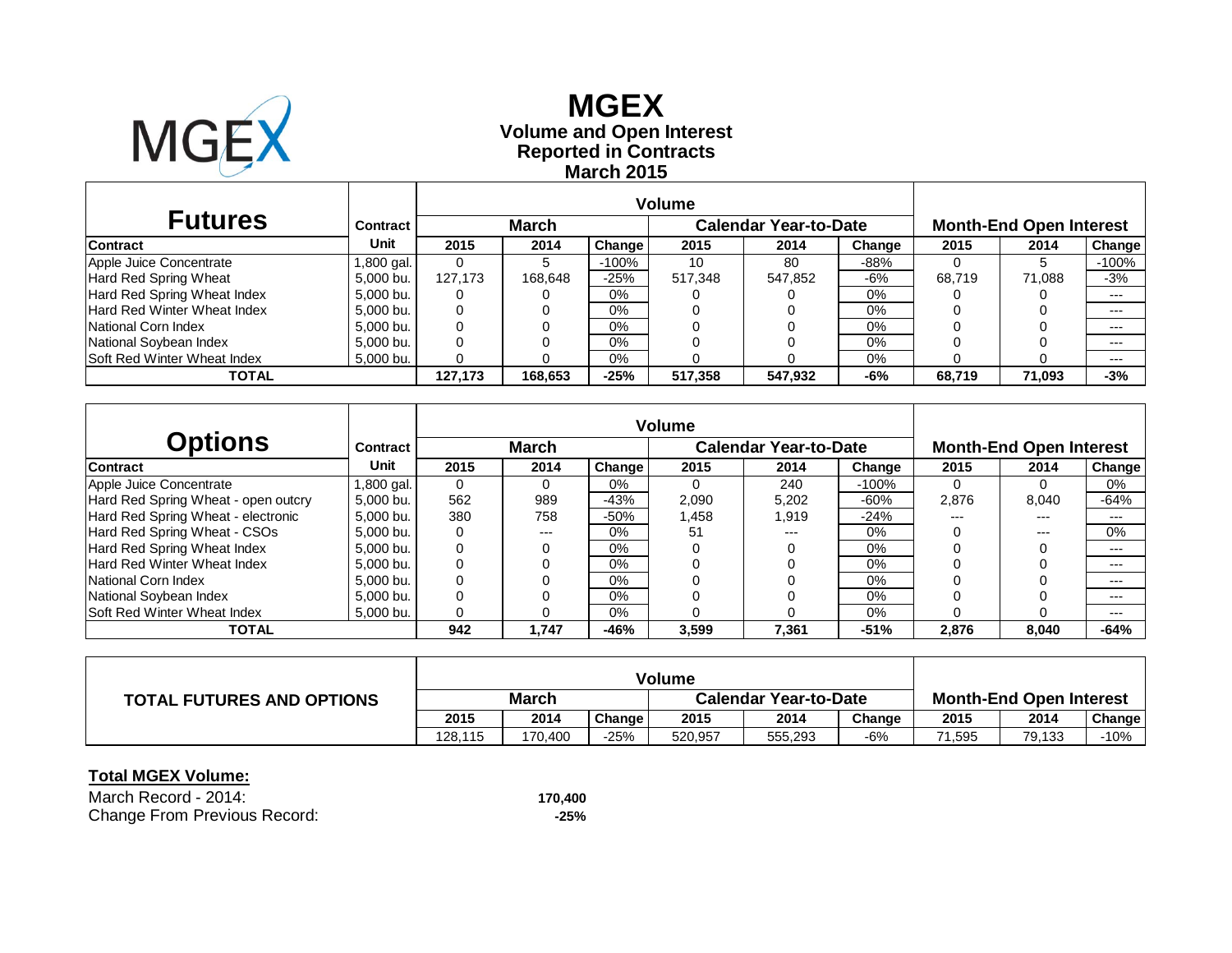

# **Reported in Contracts Volume and Open Interest MGEX April 2015**

|                                    |            | <b>Volume</b> |              |         |                              |         |        |                                |        |        |
|------------------------------------|------------|---------------|--------------|---------|------------------------------|---------|--------|--------------------------------|--------|--------|
| <b>Futures</b>                     | Contract   |               | <b>April</b> |         | <b>Calendar Year-to-Date</b> |         |        | <b>Month-End Open Interest</b> |        |        |
| <b>Contract</b>                    | Unit       | 2015          | 2014         | Change  | 2015                         | 2014    | Change | 2015                           | 2014   | Change |
| Apple Juice Concentrate            | 1,800 gal. |               |              | $-100%$ | 10                           | 85      | $-88%$ |                                |        | 0%     |
| Hard Red Spring Wheat              | 5.000 bu.  | 217.645       | 212.333      | 3%      | 734,993                      | 760.185 | $-3%$  | 68.094                         | 69.899 | $-3%$  |
| Hard Red Spring Wheat Index        | 5,000 bu.  |               |              | $0\%$   |                              |         | 0%     |                                |        | $---$  |
| Hard Red Winter Wheat Index        | 5,000 bu.  | 0             |              | $0\%$   |                              |         | $0\%$  |                                |        | $---$  |
| National Corn Index                | 5,000 bu.  |               |              | $0\%$   |                              |         | $0\%$  |                                |        | $--$   |
| National Soybean Index             | 5,000 bu.  |               |              | $0\%$   |                              |         | $0\%$  |                                |        | $---$  |
| <b>Soft Red Winter Wheat Index</b> | 5,000 bu.  |               |              | $0\%$   |                              |         | 0%     |                                |        | $---$  |
| TOTAL                              |            | 217.645       | 212.338      | 2%      | 735.003                      | 760.270 | -3%    | 68.094                         | 69.899 | $-3%$  |

|                                     |            | <b>Volume</b> |       |        |       |                              |         |                                |       |               |  |
|-------------------------------------|------------|---------------|-------|--------|-------|------------------------------|---------|--------------------------------|-------|---------------|--|
| <b>Options</b>                      | Contract   |               | April |        |       | <b>Calendar Year-to-Date</b> |         | <b>Month-End Open Interest</b> |       |               |  |
| <b>Contract</b>                     | Unit       | 2015          | 2014  | Change | 2015  | 2014                         | Change  | 2015                           | 2014  | <b>Change</b> |  |
| Apple Juice Concentrate             | 1,800 gal. | $\Omega$      | 0     | $0\%$  |       | 240                          | $-100%$ |                                |       | 0%            |  |
| Hard Red Spring Wheat - open outcry | 5.000 bu.  | 430           | 406   | 6%     | 2,520 | 5,608                        | -55%    | 3,473                          | 6,318 | -45%          |  |
| Hard Red Spring Wheat - electronic  | 5.000 bu.  | 1,603         | .294  | 24%    | 3.061 | 3.213                        | $-5%$   | ---                            | ---   | $---$         |  |
| Hard Red Spring Wheat - CSOs        | 5.000 bu.  | 50            | $---$ | 0%     | 101   |                              | $0\%$   |                                | $---$ | 0%            |  |
| Hard Red Spring Wheat Index         | 5.000 bu.  | 0             | 0     | 0%     |       |                              | $0\%$   |                                |       | $---$         |  |
| Hard Red Winter Wheat Index         | 5.000 bu.  | $\mathbf 0$   |       | 0%     |       |                              | $0\%$   |                                |       | $---$         |  |
| National Corn Index                 | 5.000 bu.  | 0             |       | 0%     |       |                              | $0\%$   |                                |       | $---$         |  |
| National Soybean Index              | 5.000 bu.  | 0             |       | 0%     |       |                              | $0\%$   |                                |       | $---$         |  |
| Soft Red Winter Wheat Index         | 5.000 bu.  | 0             |       | 0%     |       |                              | 0%      |                                |       | $---$         |  |
| TOTAL                               |            | 2,083         | 1,700 | 23%    | 5,682 | 9,061                        | $-37%$  | 3,473                          | 6,318 | $-45%$        |  |

|                                  | <b>Volume</b> |         |        |                              |         |        |                                |        |        |
|----------------------------------|---------------|---------|--------|------------------------------|---------|--------|--------------------------------|--------|--------|
| <b>TOTAL FUTURES AND OPTIONS</b> | April         |         |        | <b>Calendar Year-to-Date</b> |         |        | <b>Month-End Open Interest</b> |        |        |
|                                  | 2015          | 2014    | Change | 2015                         | 2014    | Change | 2015                           | 2014   | Change |
|                                  | 219.728       | 214.038 | 3%     | 740.685                      | 769,331 | -4%    | 71.567                         | 76.217 | $-6%$  |

| April Record - 2014:         | 214,038 |
|------------------------------|---------|
| Change From Previous Record: | 3%      |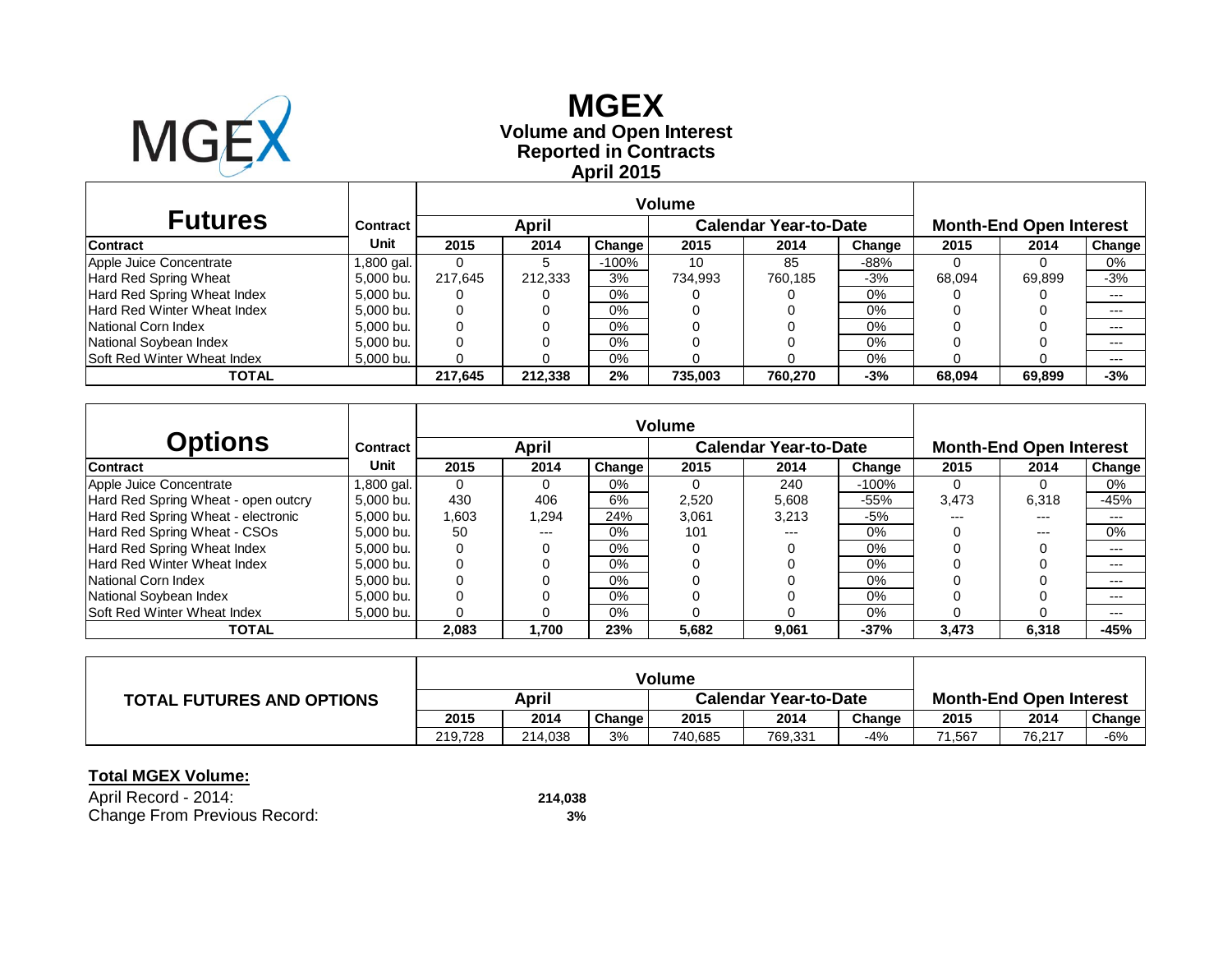

# **Reported in Contracts Volume and Open Interest MGEX May 2015**

| <b>Futures</b>                     | Contract   |         | May     |         |         | <b>Calendar Year-to-Date</b> | <b>Month-End Open Interest</b> |        |        |         |
|------------------------------------|------------|---------|---------|---------|---------|------------------------------|--------------------------------|--------|--------|---------|
| <b>Contract</b>                    | Unit       | 2015    | 2014    | Change  | 2015    | 2014                         | Change                         | 2015   | 2014   | Change  |
| Apple Juice Concentrate            | 1,800 gal. |         | 20      | $-100%$ | 10      | 105                          | $-90%$                         |        | 10     | $-100%$ |
| Hard Red Spring Wheat              | 5.000 bu.  | 132.514 | 160.187 | $-17%$  | 867.507 | 920,372                      | -6%                            | 69.828 | 71.908 | $-3%$   |
| Hard Red Spring Wheat Index        | 5,000 bu.  |         |         | $0\%$   |         |                              | 0%                             |        |        | $--$    |
| Hard Red Winter Wheat Index        | 5,000 bu.  | 0       |         | $0\%$   |         |                              | $0\%$                          |        |        | $---$   |
| National Corn Index                | 5,000 bu.  |         |         | $0\%$   |         |                              | $0\%$                          |        |        | $---$   |
| National Soybean Index             | 5,000 bu.  |         |         | $0\%$   |         |                              | $0\%$                          |        |        | $---$   |
| <b>Soft Red Winter Wheat Index</b> | 5,000 bu.  |         |         | $0\%$   |         |                              | 0%                             |        |        | $---$   |
| TOTAL                              |            | 132.514 | 160.207 | $-17%$  | 867.517 | 920,477                      | -6%                            | 69.828 | 71.918 | $-3%$   |

| <b>Options</b>                      | Contract  |             | May   |        |       | <b>Calendar Year-to-Date</b> |         |       | <b>Month-End Open Interest</b> |        |  |  |
|-------------------------------------|-----------|-------------|-------|--------|-------|------------------------------|---------|-------|--------------------------------|--------|--|--|
| <b>Contract</b>                     | Unit      | 2015        | 2014  | Change | 2015  | 2014                         | Change  | 2015  | 2014                           | Change |  |  |
| Apple Juice Concentrate             | ,800 gal. | $\Omega$    |       | 0%     |       | 240                          | $-100%$ |       |                                | 0%     |  |  |
| Hard Red Spring Wheat - open outcry | 5.000 bu. | 353         | 632   | $-44%$ | 2.873 | 6.240                        | $-54%$  | 4.317 | 7.487                          | $-42%$ |  |  |
| Hard Red Spring Wheat - electronic  | 5.000 bu. | 969         | 2,024 | $-52%$ | 4,030 | 5.237                        | $-23%$  | $---$ | $---$                          | $---$  |  |  |
| Hard Red Spring Wheat - CSOs        | 5.000 bu. | 0           | $---$ | 0%     | 101   | ---                          | 0%      |       | $---$                          | 0%     |  |  |
| Hard Red Spring Wheat Index         | 5.000 bu. | 0           |       | 0%     |       |                              | 0%      |       |                                | $---$  |  |  |
| Hard Red Winter Wheat Index         | 5.000 bu. | 0           |       | 0%     |       |                              | $0\%$   |       |                                | $---$  |  |  |
| National Corn Index                 | 5.000 bu. | $\mathbf 0$ |       | 0%     |       |                              | $0\%$   |       |                                | $---$  |  |  |
| National Soybean Index              | 5.000 bu. | $\Omega$    |       | 0%     |       |                              | $0\%$   |       |                                | $---$  |  |  |
| <b>Soft Red Winter Wheat Index</b>  | 5.000 bu. |             |       | 0%     |       |                              | $0\%$   |       |                                | $---$  |  |  |
| TOTAL                               |           | .322        | 2,656 | $-50%$ | 7,004 | 11,717                       | -40%    | 4,317 | 7,487                          | $-42%$ |  |  |

|                                  | <b>Volume</b> |         |        |                              |         |        |                                |        |        |
|----------------------------------|---------------|---------|--------|------------------------------|---------|--------|--------------------------------|--------|--------|
| <b>TOTAL FUTURES AND OPTIONS</b> | May           |         |        | <b>Calendar Year-to-Date</b> |         |        | <b>Month-End Open Interest</b> |        |        |
|                                  | 2015          | 2014    | Change | 2015                         | 2014    | Change | 2015                           | 2014   | Change |
|                                  | 133.836       | 162.863 | $-18%$ | 874.521                      | 932,194 | $-6%$  | 74.145                         | 79,405 | -7%    |

| May Record - 2014:           | 162.863 |
|------------------------------|---------|
| Change From Previous Record: | -18%    |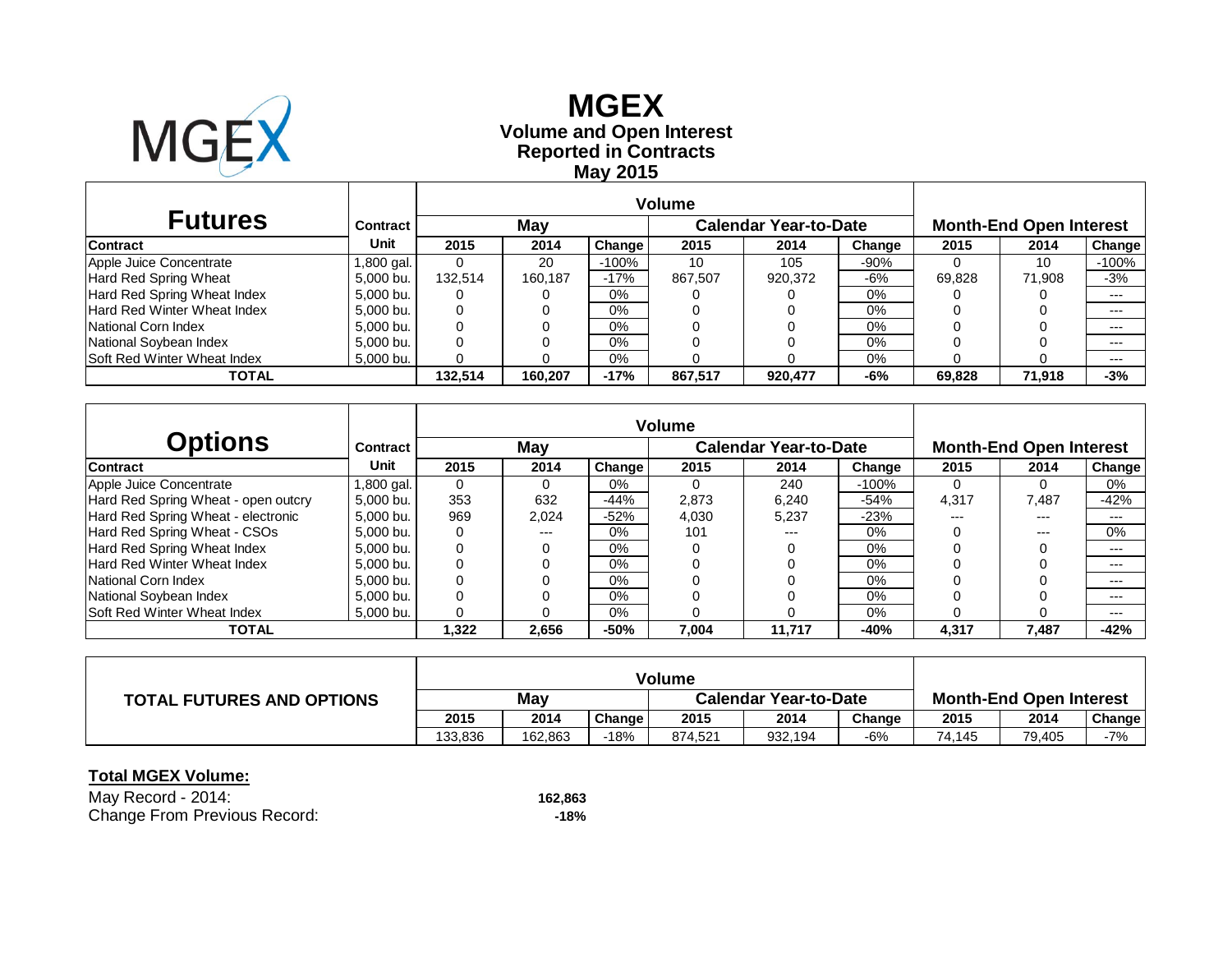

### **Reported in Contracts Volume and Open Interest MGEX June 2015**

| <b>Futures</b>                     | Contract   |         | June    |        |           | <b>Calendar Year-to-Date</b> | <b>Month-End Open Interest</b> |        |        |         |
|------------------------------------|------------|---------|---------|--------|-----------|------------------------------|--------------------------------|--------|--------|---------|
| <b>Contract</b>                    | Unit       | 2015    | 2014    | Change | 2015      | 2014                         | Change                         | 2015   | 2014   | Change  |
| Apple Juice Concentrate            | 1,800 gal. |         |         | $0\%$  | 10        | 105                          | $-90%$                         |        | 10     | $-100%$ |
| Hard Red Spring Wheat              | 5,000 bu.  | 255,808 | 211.684 | 21%    | 1,123,315 | 1,132,056                    | $-1\%$                         | 56,535 | 58.033 | $-3%$   |
| Hard Red Spring Wheat Index        | 5,000 bu.  |         |         | $0\%$  |           |                              | 0%                             |        |        | $--$    |
| Hard Red Winter Wheat Index        | 5,000 bu.  | 0       |         | $0\%$  |           |                              | $0\%$                          |        |        | $---$   |
| National Corn Index                | 5,000 bu.  |         |         | $0\%$  |           |                              | $0\%$                          |        |        | $--$    |
| National Soybean Index             | 5,000 bu.  |         |         | $0\%$  |           |                              | $0\%$                          |        |        | $---$   |
| <b>Soft Red Winter Wheat Index</b> | 5,000 bu.  |         |         | $0\%$  |           |                              | 0%                             |        |        | $---$   |
| TOTAL                              |            | 255,808 | 211.684 | 21%    | 1.123.325 | 1,132,161                    | $-1%$                          | 56,535 | 58.043 | $-3%$   |

| <b>Options</b>                      | Contract   |          | June  |                     | <b>Calendar Year-to-Date</b> |        |         | <b>Month-End Open Interest</b> |       |               |  |
|-------------------------------------|------------|----------|-------|---------------------|------------------------------|--------|---------|--------------------------------|-------|---------------|--|
| <b>Contract</b>                     | Unit       | 2015     | 2014  | Change <sup>1</sup> | 2015                         | 2014   | Change  | 2015                           | 2014  | <b>Change</b> |  |
| Apple Juice Concentrate             | 1,800 gal. | $\Omega$ | 0     | $0\%$               |                              | 240    | $-100%$ |                                |       | 0%            |  |
| Hard Red Spring Wheat - open outcry | 5.000 bu.  | 962      | 774   | 24%                 | 3,835                        | 7.014  | $-45%$  | 5,510                          | 6,823 | -19%          |  |
| Hard Red Spring Wheat - electronic  | 5.000 bu.  | 2,399    | .549  | 55%                 | 6,429                        | 6.786  | -5%     | ---                            | ---   | $---$         |  |
| Hard Red Spring Wheat - CSOs        | 5.000 bu.  | 0        | $---$ | 0%                  | 101                          | ---    | $0\%$   |                                | $---$ | 0%            |  |
| Hard Red Spring Wheat Index         | 5.000 bu.  | 0        | 0     | 0%                  |                              |        | $0\%$   |                                |       | $---$         |  |
| Hard Red Winter Wheat Index         | 5.000 bu.  | 0        |       | 0%                  |                              |        | $0\%$   |                                |       | $---$         |  |
| National Corn Index                 | 5.000 bu.  | 0        | ი     | 0%                  |                              |        | $0\%$   |                                |       | $---$         |  |
| National Soybean Index              | 5.000 bu.  | 0        |       | 0%                  |                              |        | $0\%$   |                                |       | $---$         |  |
| <b>Soft Red Winter Wheat Index</b>  | 5,000 bu.  | 0        |       | 0%                  |                              |        | $0\%$   |                                |       | $---$         |  |
| TOTAL                               |            | 3,361    | 2,323 | 45%                 | 10.365                       | 14.040 | $-26%$  | 5,510                          | 6,823 | $-19%$        |  |

|                                  | <b>Volume</b> |         |        |                              |          |        |                                |        |        |
|----------------------------------|---------------|---------|--------|------------------------------|----------|--------|--------------------------------|--------|--------|
| <b>TOTAL FUTURES AND OPTIONS</b> | June          |         |        | <b>Calendar Year-to-Date</b> |          |        | <b>Month-End Open Interest</b> |        |        |
|                                  | 2015          | 2014    | Change | 2015                         | 2014     | Change | 2015                           | 2014   | Change |
|                                  | 259,169       | 214.007 | 21%    | 1.133.690                    | .146,201 | -1%    | 62,045                         | 64,866 | $-4%$  |

| June Record - 2015:          | 259.169 |
|------------------------------|---------|
| Change From Previous Record: | 20%     |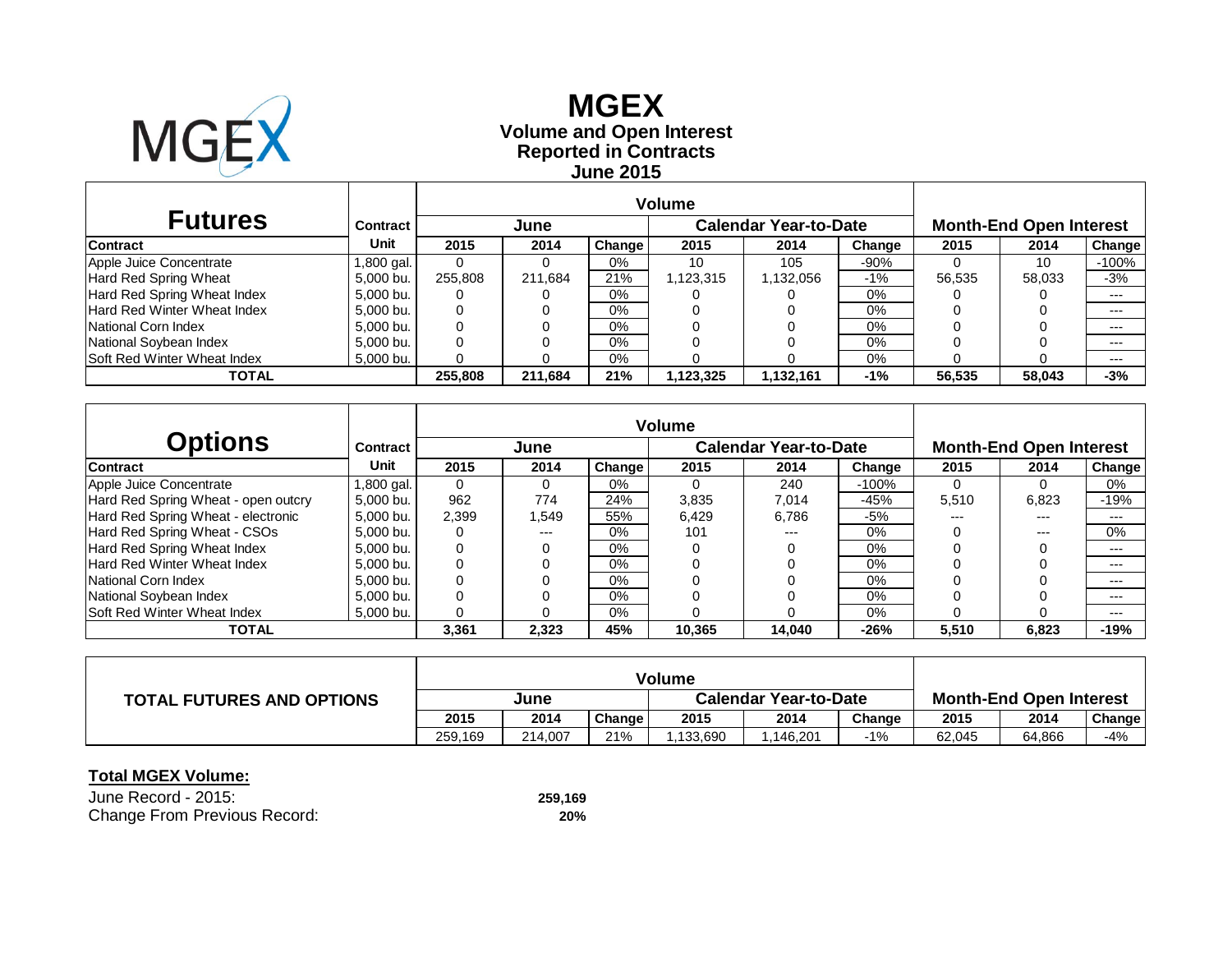

# **Reported in Contracts Volume and Open Interest MGEX July 2015**

| <b>Futures</b>                     | Contract   |         | July    |         |           | <b>Calendar Year-to-Date</b> | <b>Month-End Open Interest</b> |        |        |         |
|------------------------------------|------------|---------|---------|---------|-----------|------------------------------|--------------------------------|--------|--------|---------|
| <b>Contract</b>                    | Unit       | 2015    | 2014    | Change  | 2015      | 2014                         | Change                         | 2015   | 2014   | Change  |
| Apple Juice Concentrate            | 1,800 gal. |         | 20      | $-100%$ | 10        | 125                          | $-92%$                         |        | 10     | $-100%$ |
| Hard Red Spring Wheat              | 5,000 bu.  | 184.583 | 138.164 | 34%     | 1,307,898 | 1,270,220                    | 3%                             | 60,294 | 64.315 | $-6%$   |
| Hard Red Spring Wheat Index        | 5,000 bu.  |         |         | $0\%$   |           |                              | 0%                             |        |        | $--$    |
| Hard Red Winter Wheat Index        | 5,000 bu.  | 0       |         | $0\%$   |           |                              | $0\%$                          |        |        | $---$   |
| National Corn Index                | 5,000 bu.  |         |         | $0\%$   |           |                              | $0\%$                          |        |        | $---$   |
| National Soybean Index             | 5,000 bu.  |         |         | $0\%$   |           |                              | $0\%$                          |        |        | $---$   |
| <b>Soft Red Winter Wheat Index</b> | 5,000 bu.  |         |         | $0\%$   |           |                              | $0\%$                          |        |        | $---$   |
| TOTAL                              |            | 184.583 | 138.184 | 34%     | 1,307,908 | 1,270,345                    | 3%                             | 60.294 | 64.325 | -6%     |

| <b>Options</b>                      | Contract  |       | July  |        |        | <b>Calendar Year-to-Date</b> | <b>Month-End Open Interest</b> |       |       |        |
|-------------------------------------|-----------|-------|-------|--------|--------|------------------------------|--------------------------------|-------|-------|--------|
| <b>Contract</b>                     | Unit      | 2015  | 2014  | Change | 2015   | 2014                         | Change                         | 2015  | 2014  | Change |
| Apple Juice Concentrate             | .800 gal. | 0     | 0     | 0%     |        | 240                          | $-100%$                        |       |       | 0%     |
| Hard Red Spring Wheat - open outcry | 5.000 bu. | .753  | 1.093 | 60%    | 5,588  | 8.107                        | $-31%$                         | 7.295 | 6,815 | 7%     |
| Hard Red Spring Wheat - electronic  | 5,000 bu. | 2,025 | 2,285 | $-11%$ | 8,454  | 9,071                        | $-7%$                          | $---$ | ---   | ---    |
| Hard Red Spring Wheat - CSOs        | 5,000 bu. |       | $---$ | $0\%$  | 101    | $---$                        | 0%                             |       | $---$ | 0%     |
| Hard Red Spring Wheat Index         | 5.000 bu. | 0     | 0     | $0\%$  |        |                              | 0%                             |       |       | ---    |
| Hard Red Winter Wheat Index         | 5,000 bu. | 0     |       | $0\%$  |        |                              | 0%                             |       |       | $---$  |
| National Corn Index                 | 5.000 bu. | 0     |       | 0%     |        |                              | 0%                             |       |       | ---    |
| National Soybean Index              | 5,000 bu. |       |       | 0%     |        |                              | 0%                             |       |       | $---$  |
| <b>Soft Red Winter Wheat Index</b>  | 5,000 bu. |       |       | 0%     |        |                              | 0%                             |       |       | $---$  |
| <b>TOTAL</b>                        |           | 3,778 | 3,378 | 12%    | 14,143 | 17.418                       | $-19%$                         | 7.295 | 6,815 | 7%     |

|                                  | <b>Volume</b> |         |        |                              |          |        |                                |             |        |
|----------------------------------|---------------|---------|--------|------------------------------|----------|--------|--------------------------------|-------------|--------|
| <b>TOTAL FUTURES AND OPTIONS</b> | July          |         |        | <b>Calendar Year-to-Date</b> |          |        | <b>Month-End Open Interest</b> |             |        |
|                                  | 2015          | 2014    | Change | 2015                         | 2014     | Change | 2015                           | 2014        | Change |
|                                  | 188.361       | 141.562 | 33%    | 1.322.051                    | .287,763 | 3%     | 67,589                         | 1.140<br>71 | $-5%$  |

| July Record - 2015:          | 188.361 |
|------------------------------|---------|
| Change From Previous Record: | 8%      |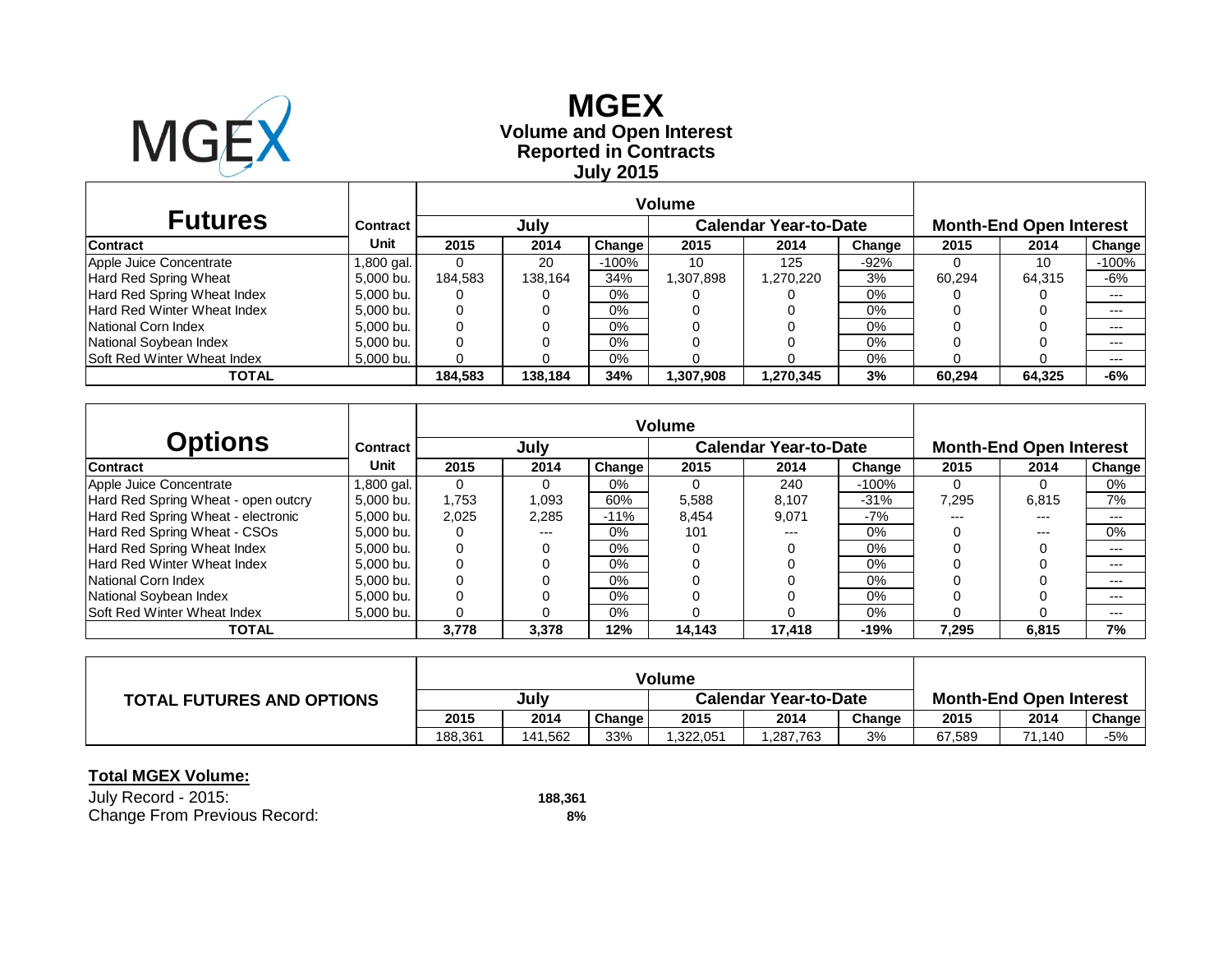

# **Reported in Contracts Volume and Open Interest MGEX August 2015**

|                                    |            |         |               | <b>Volume</b> |           |                              |                                |        |        |         |
|------------------------------------|------------|---------|---------------|---------------|-----------|------------------------------|--------------------------------|--------|--------|---------|
| <b>Futures</b>                     | Contract   |         | <b>August</b> |               |           | <b>Calendar Year-to-Date</b> | <b>Month-End Open Interest</b> |        |        |         |
| <b>Contract</b>                    | Unit       | 2015    | 2014          | Change        | 2015      | 2014                         | Change                         | 2015   | 2014   | Change  |
| Apple Juice Concentrate            | 1,800 gal. |         | 20            | $-100%$       | 10        | 145                          | $-93%$                         |        | 10     | $-100%$ |
| Hard Red Spring Wheat              | 5,000 bu.  | 261.349 | 196.831       | 33%           | 1,569,247 | 1,467,051                    | 7%                             | 55.419 | 55.761 | $-1%$   |
| Hard Red Spring Wheat Index        | 5,000 bu.  |         |               | $0\%$         |           |                              | 0%                             |        |        | $--$    |
| Hard Red Winter Wheat Index        | 5,000 bu.  | 0       |               | $0\%$         |           |                              | $0\%$                          |        |        | $---$   |
| National Corn Index                | 5,000 bu.  |         |               | $0\%$         |           |                              | $0\%$                          |        |        | $--$    |
| National Soybean Index             | 5,000 bu.  |         |               | $0\%$         |           |                              | $0\%$                          |        |        | $---$   |
| <b>Soft Red Winter Wheat Index</b> | 5,000 bu.  |         |               | $0\%$         |           |                              | $0\%$                          |        |        | $---$   |
| TOTAL                              |            | 261.349 | 196.851       | 33%           | 1,569,257 | 1,467,196                    | 7%                             | 55.419 | 55.771 | $-1%$   |

| <b>Options</b>                      | Contract      |             | <b>August</b> |               |        | <b>Calendar Year-to-Date</b> |         |       | <b>Month-End Open Interest</b> |        |
|-------------------------------------|---------------|-------------|---------------|---------------|--------|------------------------------|---------|-------|--------------------------------|--------|
| <b>Contract</b>                     | Unit          | 2015        | 2014          | <b>Change</b> | 2015   | 2014                         | Change  | 2015  | 2014                           | Change |
| Apple Juice Concentrate             | l ,800 gal. l | $\Omega$    | 0             | $0\%$         |        | 240                          | $-100%$ |       |                                | 0%     |
| Hard Red Spring Wheat - open outcry | 5.000 bu.     | 1,989       | 246           | 709%          | 7.577  | 8.353                        | -9%     | 6,064 | 5,016                          | 21%    |
| Hard Red Spring Wheat - electronic  | 5.000 bu.     | 2,605       | 2,415         | 8%            | 11.059 | 11.486                       | -4%     | ---   | ---                            | $---$  |
| Hard Red Spring Wheat - CSOs        | 5.000 bu.     | 100         | $---$         | 0%            | 201    | ---                          | $0\%$   | 100   | $---$                          | 0%     |
| Hard Red Spring Wheat Index         | 5.000 bu.     | 0           | 0             | 0%            |        |                              | $0\%$   |       |                                | $---$  |
| Hard Red Winter Wheat Index         | 5.000 bu.     | $\mathbf 0$ |               | 0%            |        |                              | $0\%$   |       |                                | $---$  |
| National Corn Index                 | 5.000 bu.     | 0           |               | 0%            |        |                              | $0\%$   |       |                                | $---$  |
| National Soybean Index              | 5.000 bu.     | 0           |               | 0%            |        |                              | $0\%$   |       |                                | $---$  |
| <b>Soft Red Winter Wheat Index</b>  | 5.000 bu.     | 0           |               | 0%            |        |                              | $0\%$   |       |                                | $---$  |
| TOTAL                               |               | 4,694       | 2,661         | 76%           | 18.837 | 20.079                       | -6%     | 6,164 | 5,016                          | 23%    |

|                                  | <b>Volume</b> |         |        |                              |          |        |                                |        |               |
|----------------------------------|---------------|---------|--------|------------------------------|----------|--------|--------------------------------|--------|---------------|
| <b>TOTAL FUTURES AND OPTIONS</b> | Auaust        |         |        | <b>Calendar Year-to-Date</b> |          |        | <b>Month-End Open Interest</b> |        |               |
|                                  | 2015          | 2014    | Change | 2015                         | 2014     | Change | 2015                           | 2014   | <b>Change</b> |
|                                  | 266.043       | 199.512 | 33%    | 1.588.094                    | ,487,275 | 7%     | 61,583                         | 60,787 | $1\%$         |

| August Record - 2015:        | 266.043 |
|------------------------------|---------|
| Change From Previous Record: | 23%     |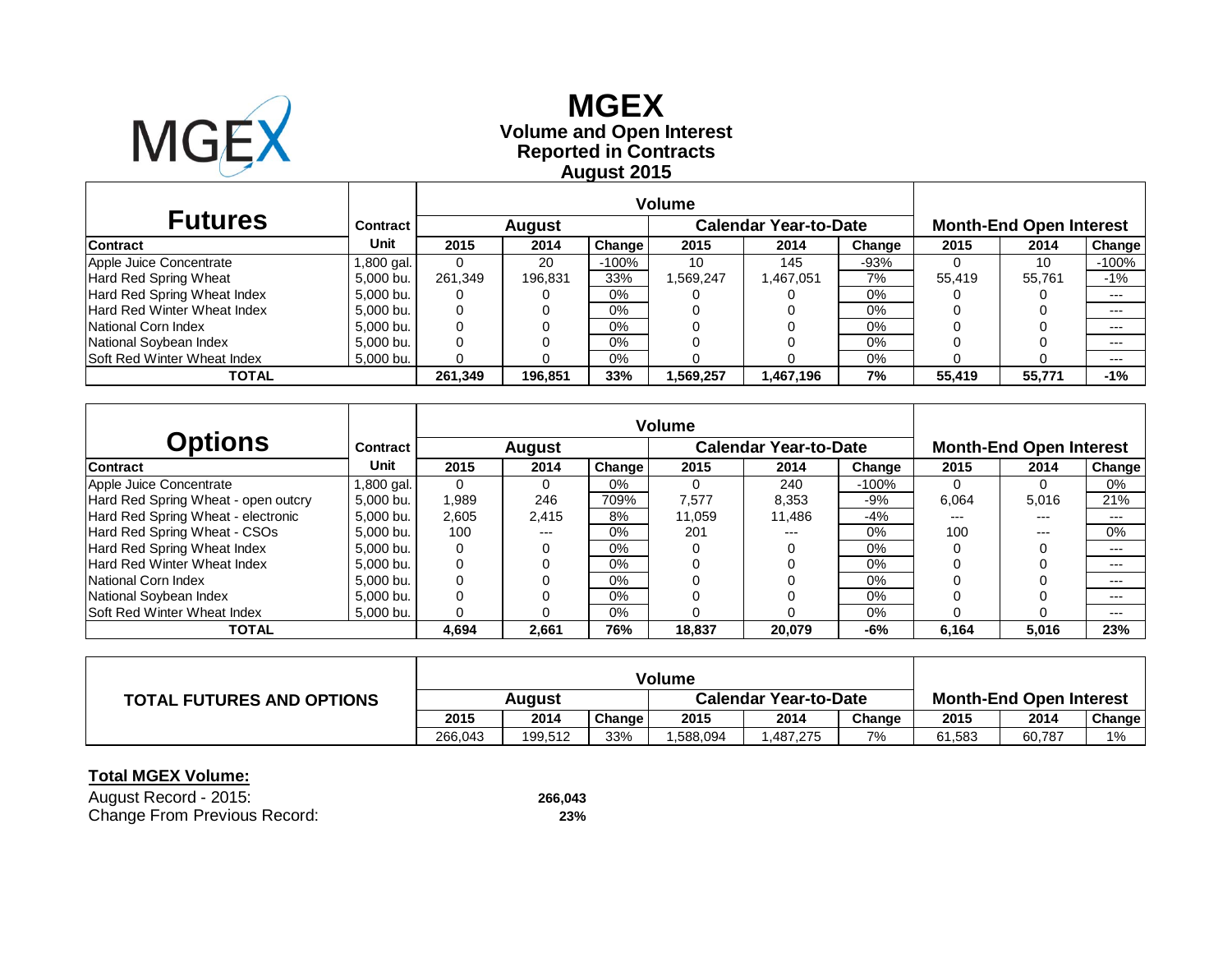

# **Reported in Contracts Volume and Open Interest MGEX September 2015**

| <b>Futures</b>                     | Contract  |         | <b>September</b> |         |          | <b>Calendar Year-to-Date</b> |        | <b>Month-End Open Interest</b> |        |         |
|------------------------------------|-----------|---------|------------------|---------|----------|------------------------------|--------|--------------------------------|--------|---------|
| <b>Contract</b>                    | Unit      | 2015    | 2014             | Change  | 2015     | 2014                         | Change | 2015                           | 2014   | Change  |
| Apple Juice Concentrate            | .800 gal. |         | 70               | $-100%$ | 10       | 215                          | -95%   |                                | 20     | $-100%$ |
| Hard Red Spring Wheat              | 5,000 bu. | 129.486 | 155.822          | $-17%$  | .698,733 | 1,622,873                    | 5%     | 58.674                         | 65.743 | $-11%$  |
| Hard Red Spring Wheat Index        | 5,000 bu. | 0       |                  | 0%      |          |                              | $0\%$  |                                |        | $---$   |
| <b>Hard Red Winter Wheat Index</b> | 5,000 bu. | 0       |                  | 0%      |          |                              | $0\%$  |                                |        | $---$   |
| National Corn Index                | 5.000 bu. | 0       |                  | 0%      |          |                              | $0\%$  |                                |        | $---$   |
| National Soybean Index             | 5,000 bu. | 0       |                  | 0%      |          |                              | 0%     |                                |        | $---$   |
| <b>Soft Red Winter Wheat Index</b> | 5,000 bu. |         |                  | 0%      |          |                              | $0\%$  |                                |        | $---$   |
| TOTAL                              |           | 129.486 | 155.892          | $-17%$  | .698,743 | 1.623.088                    | 5%     | 58.674                         | 65,763 | $-11%$  |

| <b>Options</b>                      | Contract  |             | <b>September</b> |               | <b>Calendar Year-to-Date</b> |        | <b>Month-End Open Interest</b> |       |       |        |
|-------------------------------------|-----------|-------------|------------------|---------------|------------------------------|--------|--------------------------------|-------|-------|--------|
| <b>Contract</b>                     | Unit      | 2015        | 2014             | <b>Change</b> | 2015                         | 2014   | Change                         | 2015  | 2014  | Change |
| Apple Juice Concentrate             | .800 gal. | $\Omega$    | 0                | 0%            |                              | 240    | $-100%$                        |       |       | 0%     |
| Hard Red Spring Wheat - open outcry | 5.000 bu. | 1.184       | 111              | 967%          | 8.761                        | 8.464  | 4%                             | 6,963 | 5.361 | 30%    |
| Hard Red Spring Wheat - electronic  | 5.000 bu. | 1.144       | 1,705            | $-33%$        | 12,203                       | 13.191 | $-7%$                          | ---   | ---   | $---$  |
| Hard Red Spring Wheat - CSOs        | 5.000 bu. | 100         | $---$            | 0%            | 301                          | $---$  | $0\%$                          |       | $---$ | 0%     |
| Hard Red Spring Wheat Index         | 5.000 bu. | $\mathbf 0$ | 0                | 0%            |                              |        | $0\%$                          |       |       | $---$  |
| Hard Red Winter Wheat Index         | 5.000 bu. | 0           |                  | 0%            |                              |        | $0\%$                          |       |       | $---$  |
| National Corn Index                 | 5.000 bu. | 0           |                  | 0%            |                              |        | $0\%$                          |       |       | $---$  |
| National Soybean Index              | 5.000 bu. | 0           |                  | 0%            |                              |        | $0\%$                          |       |       | $---$  |
| <b>Soft Red Winter Wheat Index</b>  | 5,000 bu. | 0           |                  | 0%            |                              |        | $0\%$                          |       |       | $---$  |
| TOTAL                               |           | 2,428       | 1,816            | 34%           | 21,265                       | 21.895 | $-3%$                          | 6,963 | 5,361 | 30%    |

|                                  | <b>Volume</b> |         |        |                              |         |        |                                |        |        |
|----------------------------------|---------------|---------|--------|------------------------------|---------|--------|--------------------------------|--------|--------|
| <b>TOTAL FUTURES AND OPTIONS</b> | September     |         |        | <b>Calendar Year-to-Date</b> |         |        | <b>Month-End Open Interest</b> |        |        |
|                                  | 2015          | 2014    | Change | 2015                         | 2014    | Change | 2015                           | 2014   | Change |
|                                  | 131.914       | 157.708 | $-16%$ | 1.720.008                    | 644,983 | 5%     | 65.637                         | 71.124 | -8%    |

| September Record - 2002:     | 162,596 |
|------------------------------|---------|
| Change From Previous Record: | 19%     |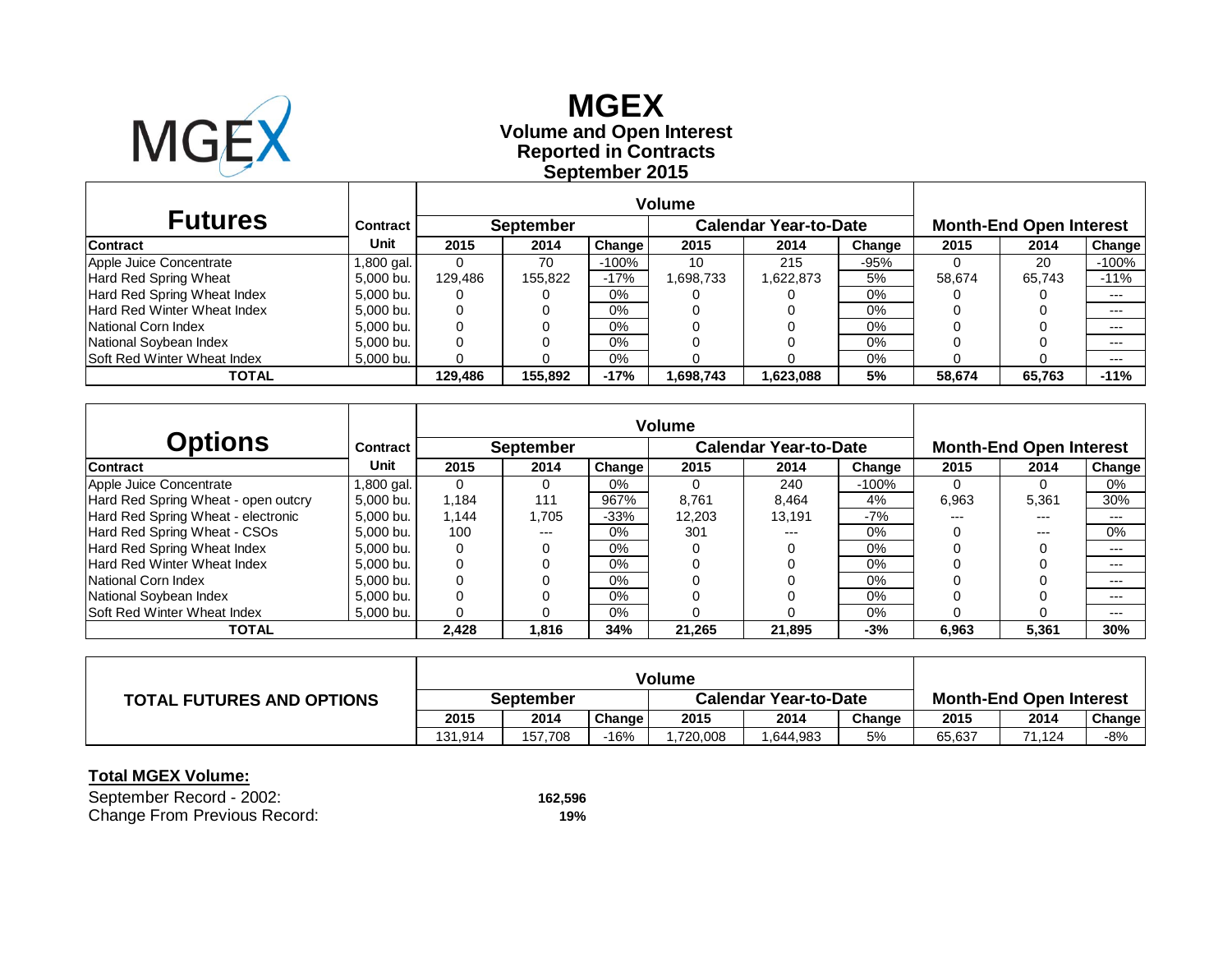

### **Reported in Contracts Volume and Open Interest MGEX October 2015**

| <b>Futures</b>                     | Contract   |         | October |        |           | <b>Calendar Year-to-Date</b> | <b>Month-End Open Interest</b> |        |        |         |
|------------------------------------|------------|---------|---------|--------|-----------|------------------------------|--------------------------------|--------|--------|---------|
| <b>Contract</b>                    | Unit       | 2015    | 2014    | Change | 2015      | 2014                         | Change                         | 2015   | 2014   | Change  |
| Apple Juice Concentrate            | 1,800 gal. | 20      | 45      | -56%   | 30        | 260                          | $-88%$                         |        | 30     | $-100%$ |
| Hard Red Spring Wheat              | 5,000 bu.  | 156.745 | 169.019 | -7%    | 1,855,478 | 1,791,892                    | 4%                             | 66.272 | 63.525 | 4%      |
| Hard Red Spring Wheat Index        | 5,000 bu.  |         |         | $0\%$  |           |                              | 0%                             |        |        | $---$   |
| Hard Red Winter Wheat Index        | 5,000 bu.  | 0       |         | $0\%$  |           |                              | $0\%$                          |        |        | $---$   |
| National Corn Index                | 5,000 bu.  |         |         | $0\%$  |           |                              | $0\%$                          |        |        | $---$   |
| National Soybean Index             | 5,000 bu.  |         |         | $0\%$  |           |                              | $0\%$                          |        |        | $---$   |
| <b>Soft Red Winter Wheat Index</b> | 5,000 bu.  |         |         | $0\%$  |           |                              | $0\%$                          |        |        | $---$   |
| TOTAL                              |            | 156.765 | 169.064 | -7%    | 1,855,508 | 1.792.152                    | 4%                             | 66.272 | 63.555 | 4%      |

|                                     |           | <b>Volume</b> |                |        |        |                              |         |       |                                |        |
|-------------------------------------|-----------|---------------|----------------|--------|--------|------------------------------|---------|-------|--------------------------------|--------|
| <b>Options</b>                      | Contract  |               | <b>October</b> |        |        | <b>Calendar Year-to-Date</b> |         |       | <b>Month-End Open Interest</b> |        |
| <b>Contract</b>                     | Unit      | 2015          | 2014           | Change | 2015   | 2014                         | Change  | 2015  | 2014                           | Change |
| Apple Juice Concentrate             | .800 gal. | 0             |                | $0\%$  |        | 240                          | $-100%$ |       |                                | $0\%$  |
| Hard Red Spring Wheat - open outcry | 5.000 bu. | 0.049         | 178            | 489%   | 9,810  | 8.642                        | 14%     | 7,686 | 5.912                          | 30%    |
| Hard Red Spring Wheat - electronic  | 5.000 bu. | 952           | 582            | 64%    | 13.155 | 13.773                       | -4%     | $---$ | $---$                          | $---$  |
| Hard Red Spring Wheat - CSOs        | 5.000 bu. | 0             | $---$          | 0%     | 301    | $- - -$                      | 0%      |       | $---$                          | 0%     |
| Hard Red Spring Wheat Index         | 5.000 bu. | 0             |                | $0\%$  |        |                              | 0%      |       |                                | ---    |
| <b>Hard Red Winter Wheat Index</b>  | 5.000 bu. | 0             |                | 0%     |        |                              | 0%      |       |                                | ---    |
| National Corn Index                 | 5.000 bu. |               |                | 0%     |        |                              | 0%      |       |                                | ---    |
| National Soybean Index              | 5.000 bu. | 0             |                | 0%     |        |                              | 0%      |       |                                | ---    |
| Soft Red Winter Wheat Index         | 5.000 bu. |               |                | 0%     |        |                              | 0%      |       |                                | $---$  |
| <b>TOTAL</b>                        |           | 2,001         | 760            | 163%   | 23,266 | 22.655                       | 3%      | 7,686 | 5,912                          | 30%    |

|                                  | <b>Volume</b> |         |        |                              |         |        |                                |        |        |
|----------------------------------|---------------|---------|--------|------------------------------|---------|--------|--------------------------------|--------|--------|
| <b>TOTAL FUTURES AND OPTIONS</b> | October       |         |        | <b>Calendar Year-to-Date</b> |         |        | <b>Month-End Open Interest</b> |        |        |
|                                  | 2015          | 2014    | Change | 2015                         | 2014    | Change | 2015                           | 2014   | Change |
|                                  | 158.766       | 169.824 | -7%    | .878.774                     | 814,807 | 4%     | 73,958                         | 69,467 | 6%     |

| October Record - 2007:       | 200.448 |
|------------------------------|---------|
| Change From Previous Record: | -21%    |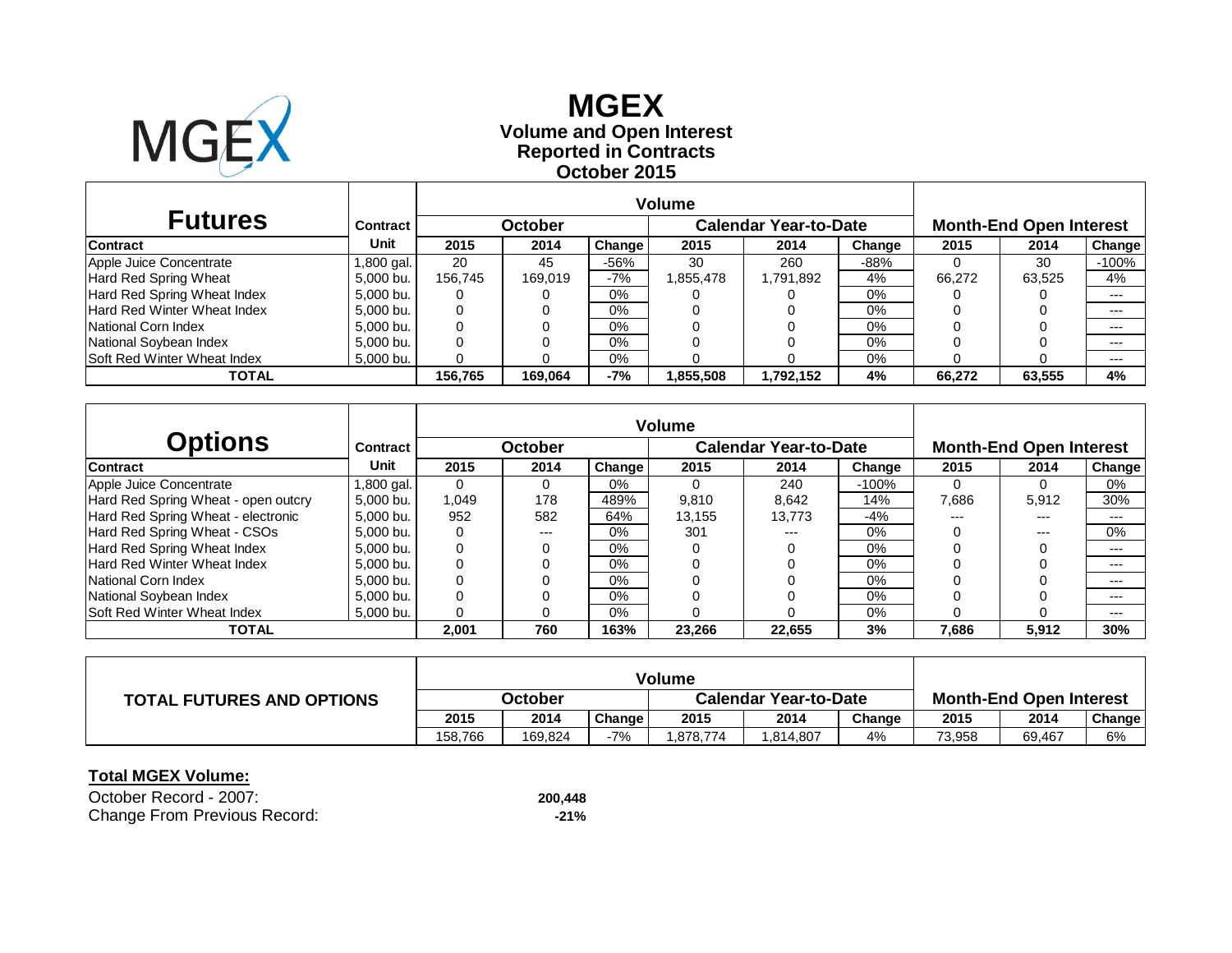

### **Reported in Contracts Volume and Open Interest MGEX November 2015**

| <b>Futures</b>                     | Contract  |         | <b>November</b> |         |           | <b>Calendar Year-to-Date</b> | <b>Month-End Open Interest</b> |        |        |         |
|------------------------------------|-----------|---------|-----------------|---------|-----------|------------------------------|--------------------------------|--------|--------|---------|
| <b>Contract</b>                    | Unit      | 2015    | 2014            | Change  | 2015      | 2014                         | Change                         | 2015   | 2014   | Change  |
| Apple Juice Concentrate            | .800 gal. |         | 30              | $-100%$ | 30        | 290                          | $-90%$                         |        | 10     | $-100%$ |
| Hard Red Spring Wheat              | 5,000 bu. | 270.790 | 194,468         | 39%     | 2,126,268 | .986,360                     | 7%                             | 67.107 | 63.707 | 5%      |
| Hard Red Spring Wheat Index        | 5,000 bu. | 0       |                 | 0%      |           |                              | $0\%$                          |        |        | $---$   |
| <b>Hard Red Winter Wheat Index</b> | 5,000 bu. | 0       |                 | 0%      |           |                              | $0\%$                          |        |        | $---$   |
| National Corn Index                | 5.000 bu. | 0       |                 | 0%      |           |                              | $0\%$                          |        |        | $---$   |
| National Soybean Index             | 5,000 bu. | 0       |                 | 0%      |           |                              | 0%                             |        |        | $---$   |
| <b>Soft Red Winter Wheat Index</b> | 5,000 bu. | 0       |                 | 0%      |           |                              | $0\%$                          |        |        | $---$   |
| TOTAL                              |           | 270.790 | 194.498         | 39%     | 2,126,298 | 1,986,650                    | 7%                             | 67.107 | 63,717 | 5%      |

| <b>Options</b>                      | Contract    |          | <b>November</b> |               |        | <b>Calendar Year-to-Date</b> |        |       | <b>Month-End Open Interest</b> |        |
|-------------------------------------|-------------|----------|-----------------|---------------|--------|------------------------------|--------|-------|--------------------------------|--------|
| <b>Contract</b>                     | Unit        | 2015     | 2014            | <b>Change</b> | 2015   | 2014                         | Change | 2015  | 2014                           | Change |
| Apple Juice Concentrate             | ا .800 gal. | $\Omega$ |                 | 0%            |        | 240                          | -100%  |       |                                | 0%     |
| Hard Red Spring Wheat - open outcry | 5.000 bu.   | 862      | 417             | 107%          | 10.672 | 9.059                        | 18%    | 3.317 | 2.752                          | 21%    |
| Hard Red Spring Wheat - electronic  | 5.000 bu.   | 550      | 401             | 37%           | 13.705 | 14.174                       | $-3%$  | $---$ | $---$                          | $---$  |
| Hard Red Spring Wheat - CSOs        | 5.000 bu.   | $\Omega$ | $---$           | 0%            | 301    | $---$                        | $0\%$  |       | $---$                          | 0%     |
| Hard Red Spring Wheat Index         | 5.000 bu.   | 0        |                 | 0%            |        |                              | $0\%$  |       |                                | $---$  |
| Hard Red Winter Wheat Index         | 5.000 bu.   | 0        |                 | 0%            |        |                              | $0\%$  |       |                                | $---$  |
| National Corn Index                 | 5.000 bu.   | 0        |                 | 0%            |        |                              | $0\%$  |       |                                | $---$  |
| National Soybean Index              | 5.000 bu.   | $\Omega$ |                 | 0%            |        |                              | $0\%$  |       |                                | $---$  |
| <b>Soft Red Winter Wheat Index</b>  | 5.000 bu.   | 0        |                 | 0%            |        |                              | $0\%$  |       |                                | $---$  |
| TOTAL                               |             | 1.412    | 818             | 73%           | 24,678 | 23.473                       | 5%     | 3,317 | 2.752                          | 21%    |

|                                  | <b>Volume</b> |         |        |                              |           |        |                                |        |        |
|----------------------------------|---------------|---------|--------|------------------------------|-----------|--------|--------------------------------|--------|--------|
| <b>TOTAL FUTURES AND OPTIONS</b> | November      |         |        | <b>Calendar Year-to-Date</b> |           |        | <b>Month-End Open Interest</b> |        |        |
|                                  | 2015          | 2014    | Change | 2015                         | 2014      | Change | 2015                           | 2014   | Change |
|                                  | 272.202       | 195.316 | 39%    | 2.150.976                    | 2,010,123 | 7%     | 70.424                         | 66,469 | 6%     |

| November Record - 2015:      | 272.202 |
|------------------------------|---------|
| Change From Previous Record: | 39%     |